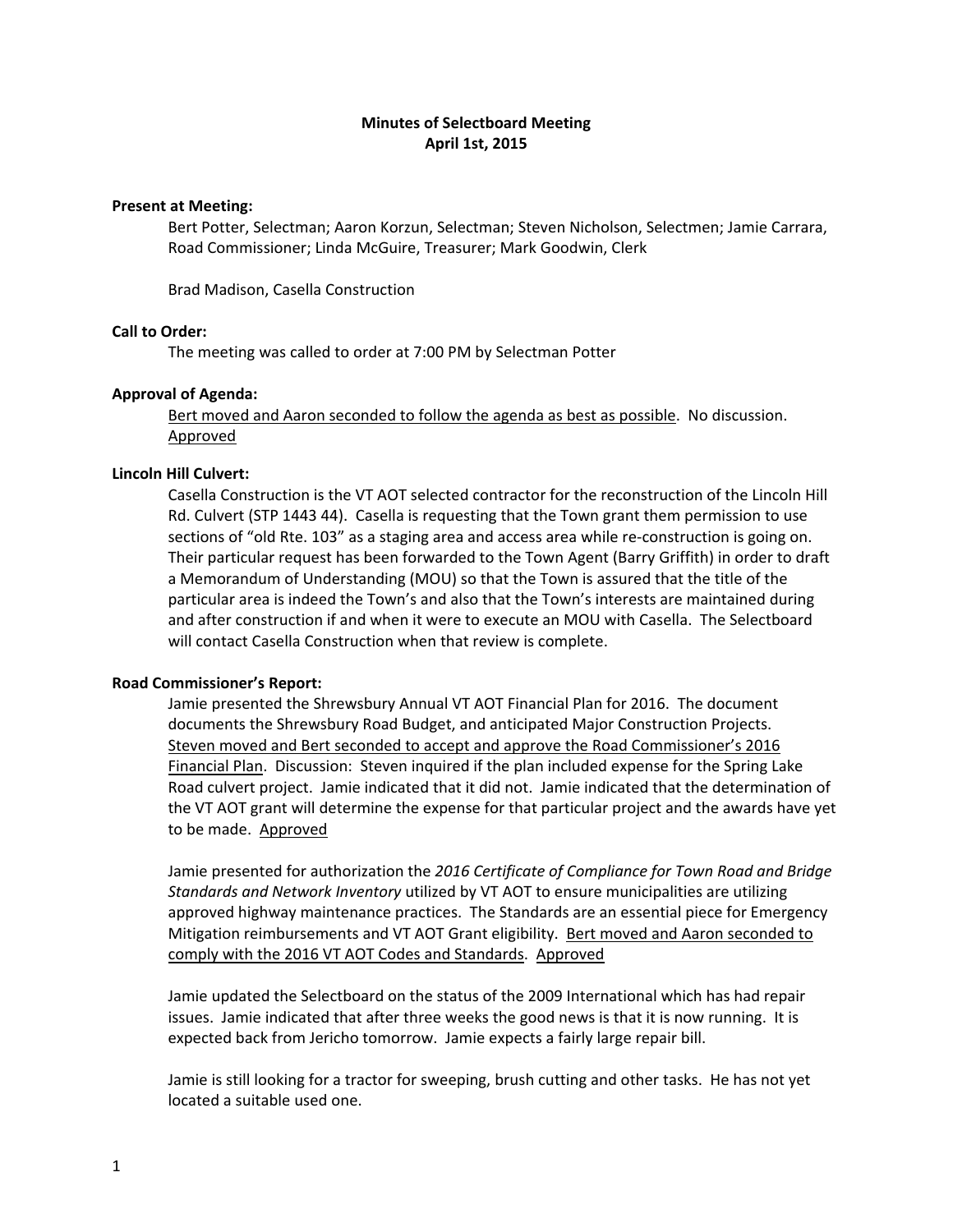Steven inquired as to the status of a new grader. Jamie indicated that until the Town is assured that the ALT Project for the Clement Shelter Bridge will be approved, he is reluctant to discuss the purchase of a grader with any of the local distributors. Bert indicated that he will follow up with Woody as to his prognosis and status of the Clement Shelter Alt Project in order to better evaluate on how to proceed.

#### **Local Emergency Operations Plan (LEOP):**

Steven had no updated information to report. He continues to update the Plan.

#### **Act 148 Implementation Update:**

Bert has ordered punch cards that will be available for purchase at the Town Office and Pierce's Store. Cards will be available for purchase at the May  $20<sup>th</sup>$  Informational Meeting.

Linda requested Bert to reiterate in the Times of Shrewsbury that "Pay As You Throw" does not mean that cash payments and collections can be made at the Transfer Station as regular operating procedure. I.e. pay cash prior to placing trash in the chute. She indicated that some of the publicity offered by the State, SWAC and locally is a misnomer and that an individual could conceivably expect to pay on‐sight for dumping trash. The appropriate terminology for parts of ACT 148 is "*Variable Rate Pricing*".

Bert outlined implementation dates that will be used in the coming weeks:

June 14<sup>th</sup> – Punch-card Sales commence May  $31<sup>st</sup>$  – Vehicle Sticker compliance enforcement

Bert indicated that SWAC is still in the process of approving a compliant "Hauler" letter informing them of their responsibilities under ACT 148 in respect to residential and facility trash pick‐up and that process will impact how Shrewsbury will implement a Variable Rate Pricing Ordinance as a requirement for Act 148.

Bert indicated that he will take on the role for Act 148 Administration, but anticipates that it will add additional time to his Transfer Station hours.

They accounting of revenue and expense for the Variable Rate Pricing will need to be reported to the State as specific line items and not a mere General Revenue and Expense items as is currently the delineation.

#### **Security:**

Aaron reported that there were no specific issues except the door dead bolt sometimes gets stuck, require a couple tries to get the door unlocked.

## **Appointments:**

Bert moved and Steven seconded to make the following appointments: *Development Review Board* Mark Youngstrom – Three year term

*Davis Terrell* Energy Coordinator – One year term